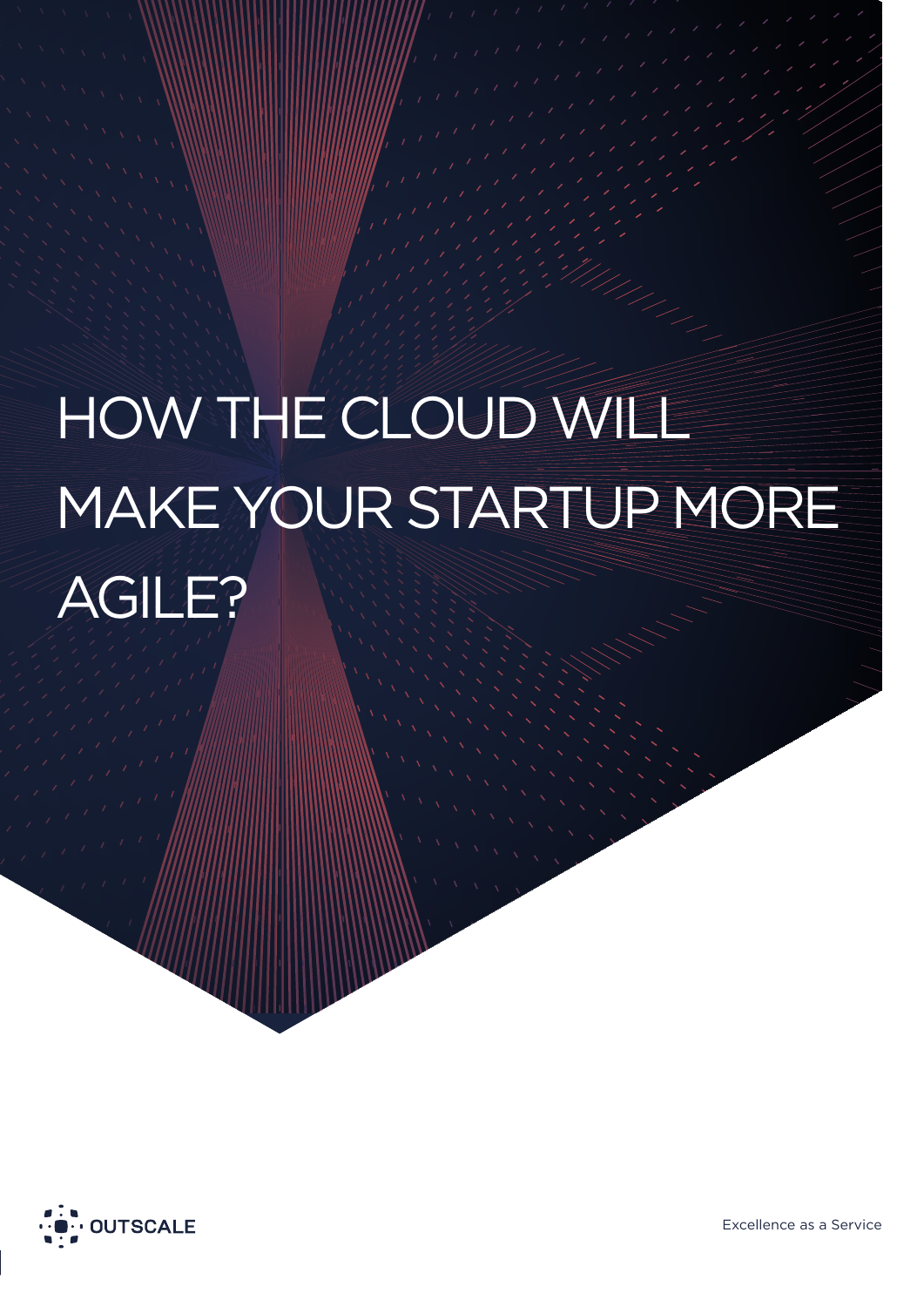#### Introduction

Modern organizations are under more pressure than ever to be agile - to do things faster, smarter, and more effectively. This is doubly true in the startup space, where success is often predicated on how quickly your business can scale and adapt to changing market conditions. It doesn't help, then, that the market's grown so complex in recent years - it means that even a little complacency can spell doom for a fledgling business.

"Experience tells us that complacency is the worst mistake a business -- especially a startup -- can make," [writes Christopher Worley of Entrepreneur.](http://www.entrepreneur.com/article/240705) "An examination of hundreds of businesses over 20 years of operations has shown us that rather than digging in their heels, successful companies do a better job at four things: establishing a climate for revising strategies, perceiving and interpreting environmental trends and disruptions, testing potential responses, and implementing the most promising changes."

"They have a culture of continuous agility."

And that's a culture you need to foster in your own startup. In this chapter, we'll talk about how the cloud can help you do just that. Let's get started.

# Why The Cloud Is Vital To Business Agility?

If a business's processes and products remain stagnant while the world around them changes, they will lose market share and eventually become obsolete. No business owner wants that - startup or sprawling enterprise, no one wants to be the next kodak. There's thus no denying that businesses have to change to remain relevant and competitive.

But what's the role of the cloud in achieving that evolution?

One word: data. Thanks to the Internet and the digital revolution, processing, analysis, and access to data are more crucial than ever. And there's more data than ever before, as well; logistics, customer relationship management platforms, sentiment analysis, business intelligence, analytics, and numerous other sources form a veritable sea of information for organizations to sift through.

And if they do so effectively, they'll become significantly more agile for it.

See, cultivation of business agility in the modern world is cultivation of the ability to react efficiently to the insights provided by data. This requires realtime data collection, storage, processing, and collaboration. It necessitates the ability to react to analytics information to develop products and applications with minimal lead times; the ability to scale infrastructure quickly and, most importantly, access to the requisite infrastructure without a massive capital investment.

Legacy IT simply isn't up to the task here. The infrastructure and software that form the backbone of legacy systems were created for a different time. Instead, in order to adequately analyze the torrential outpouring of data, businesses need to turn to the cloud.

 $\mathcal{P}$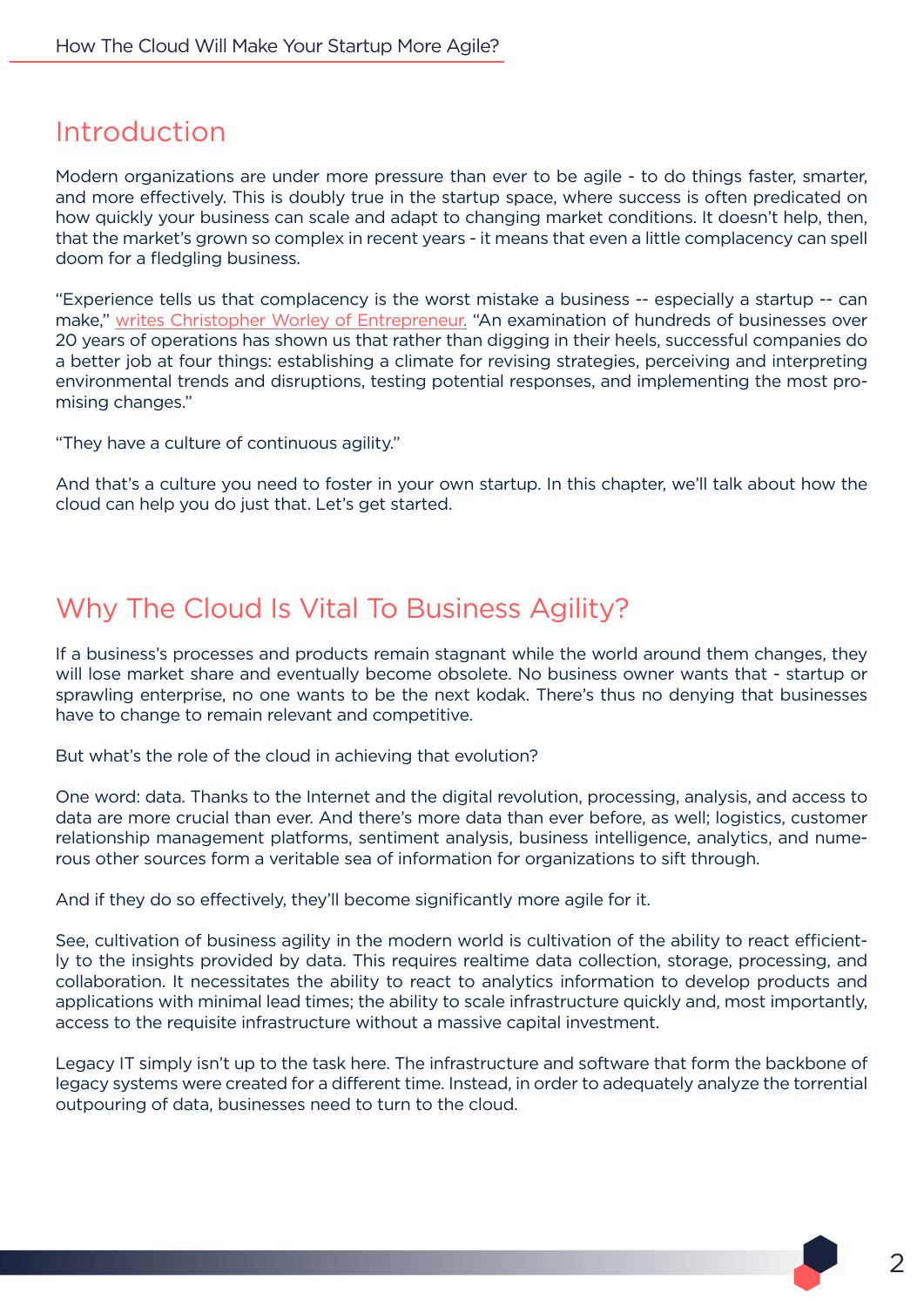Because cloud computing is elastic, requires little in the way of capital investment, and is globally available; it frees businesses from the restrictions imposed by previous deployment models. It provides the tools necessary for businesses to exploit ever-increasing data volumes, through the creation of applications that enable employees and customers to interface with data. Perhaps most importantly, it allows businesses to be experimental and creative as they seek solutions to market problems.

For established enterprises, the cloud can be either a savior or a nightmare. The systems and platforms that innovative startups use to disrupt the business models of established companies are the same tools that established businesses can use to develop the agility they need to flourish. Properly implemented, they can provide a business with untold insight into the nature of its operations.

Improperly implemented, they may as well not be used at all.

## Optimizing Application Development And Management Can Lead To 50% Cost Reduction

For modern, IT-dependant organizations, the cost of application development and management (ADM) is often a significant - but necessary - expenditure. Unfortunately, if decision-makers aren't careful, it's all too easy for costs here to spiral out of control. On average, ADM already accounts for 34% of IT budgets (though that figure naturally varies by business and industry).

In many cases, much of this spending is wholly unnecessary. According to a [recent report](http://www.gartner.com/newsroom/id/2711017?nicam=prsm13) from Gartner, businesses that optimize their app development and management could potentially ADM costs in half. .ADM is an iterative process, but businesses are frequently hampered by technological debt and the fact that they must maximize ROI on prior ADM investments.

IT lifecycle phases thus tend to be slow - the result of an unwillingness to move forward and the technical challenges involved in doing so. According to the Gartner report, this lifecycle could be streamlined a great deal through the elimination of legacy applications and complex architectures in favor of modern application development and deployment paradigms.

The cloud is key to this optimization process. While it's certainly possible to rationalize ADM on inhouse infrastructure; cloud, IaaS, and SaaS together offer a far superior solution.

Naturally, cloud platforms reduce upfront infrastructure costs, with positive effects on TCO. Other major benefits include faster iteration to avoid legacy issues, and the capacity to develop and deploy in response to changing operational needs. With the cloud, there's no longer a need to shape business processes to conform to the limitations of legacy systems.

Employees are already making the choice for businesses in many cases, creating a shadow IT infrastructure by adopting cloud solutions outside the purview of management in response to perceived inefficiencies in legacy applications. Clearly that's not beneficial from a security and compliance perspective, but it's an indication that businesses that fail to optimize their application development and management processes are reducing the efficiency of staff to the extent that they look for alternatives on their own initiative.

ADM optimization is complex and without proactive work to develop control over the processes involved, businesses risk reducing productivity and efficiency in ways that have a negative impact on competitiveness.